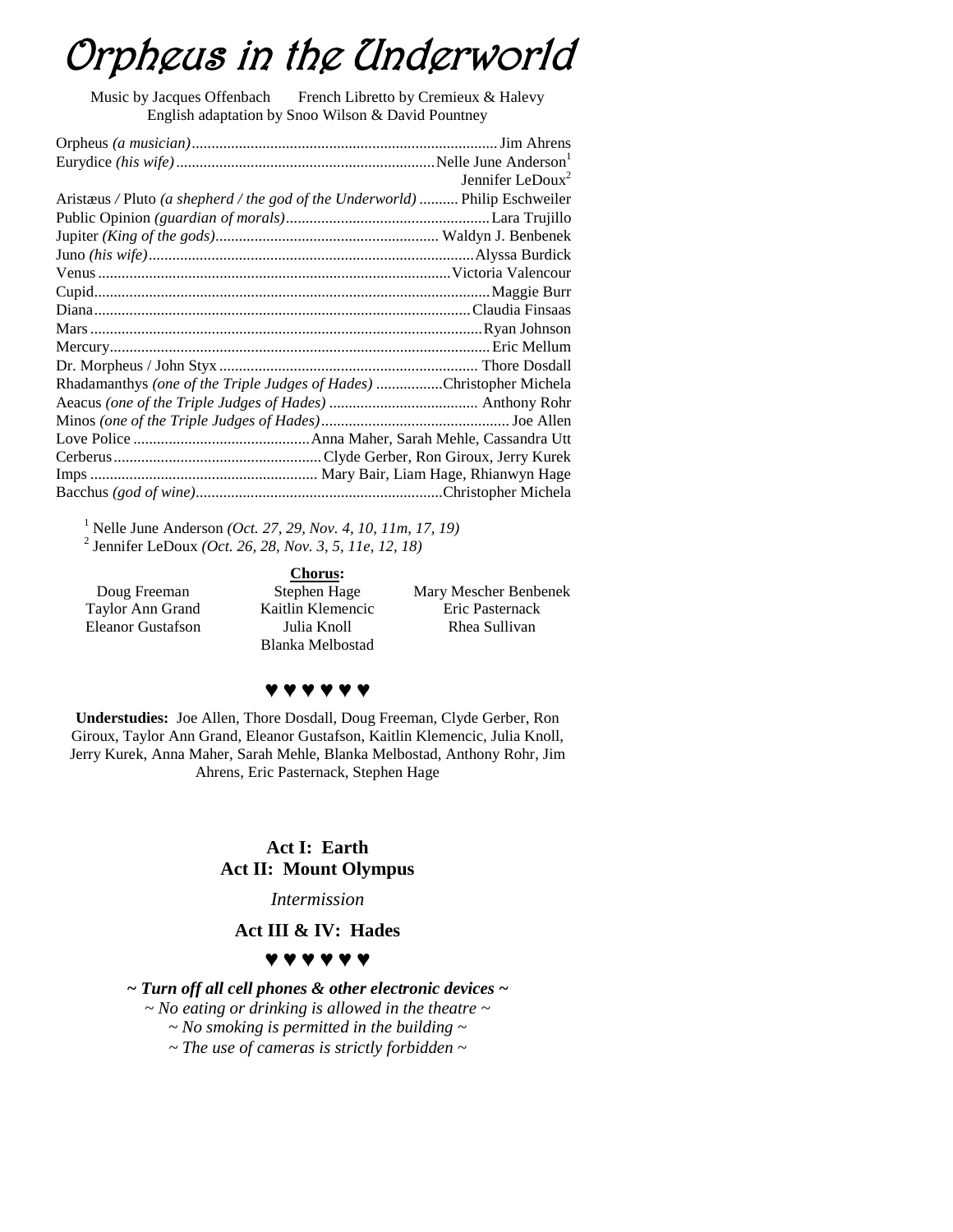### **SYNOPSIS**

Sing out and praise suburban life, where dad presides over the barbecue and kids and wives run wild. Not even the dreaded Public Opinion can keep this gang in line. In **Act I**, Eurydice is wooed away from her philandering husband, Orpheus, by an attractive stranger who turns out to be Pluto, Lord of the Underworld. Orpheus is delighted when the two run off together, but Public Opinion can't allow it. She insists that Orpheus put up a front of moral outrage and demand his wife's return. She will personally escort him up Mount Olympus to ask Jupiter to intervene.

**Act II** finds the Olympian gods and goddesses snoozing as Dr. Morpheus spreads his poppy dust—and the last few deities sneak back in after a night on the town. Dawn reveals that all is not serene up here, either. When news of Eurydice's abduction reaches Olympus, Juno assumes that Jupiter has been chasing mortal girls again. Mercury has evidence to point the finger at Pluto, who is summoned to defend himself. When Orpheus and Public Opinion finally arrive and confirm that Pluto is to blame, Jupiter promises to descend to Hades to find the girl. He makes himself popular by agreeing to take the whole pantheon of gods and goddesses with him for a little holiday.

Pluto manages to keep Eurydice hidden away down below, so **Act III** finds her bored and Jupiter increasingly frustrated. Convening the Infernal Court (with three blind justices and evidence from the threeheaded dog, Cerberus) fails to bring satisfaction. Cupid is ready to help, summoning the Love Police to find Eurydice. Jupiter assumes an unusual disguise to slip through the keyhole and woo Eurydice for himself.

In **Act IV**, Pluto's wild party is just starting to get interesting when Public Opinion barges in, spoils the fun and puts everyone back on track to reunite Orpheus with Eurydice. Jupiter can't let that happen. But who gets the girl? Well, Eurydice has her own ideas.

# **HISTORICAL NOTE**

*Orpheus in the Underworld* was first performed in 1858, and reached London in 1865. Its success was one of the inspirations for the creation of a home-grown English operetta, and for Richard D'Oyly Carte's pairing of Gilbert and Sullivan to accomplish it. *Orpheus* was revised in 1874 to the full four-act version with chorus, and achieved even greater popularity. The English adaptation we are using was created for the 1985 English National Opera production.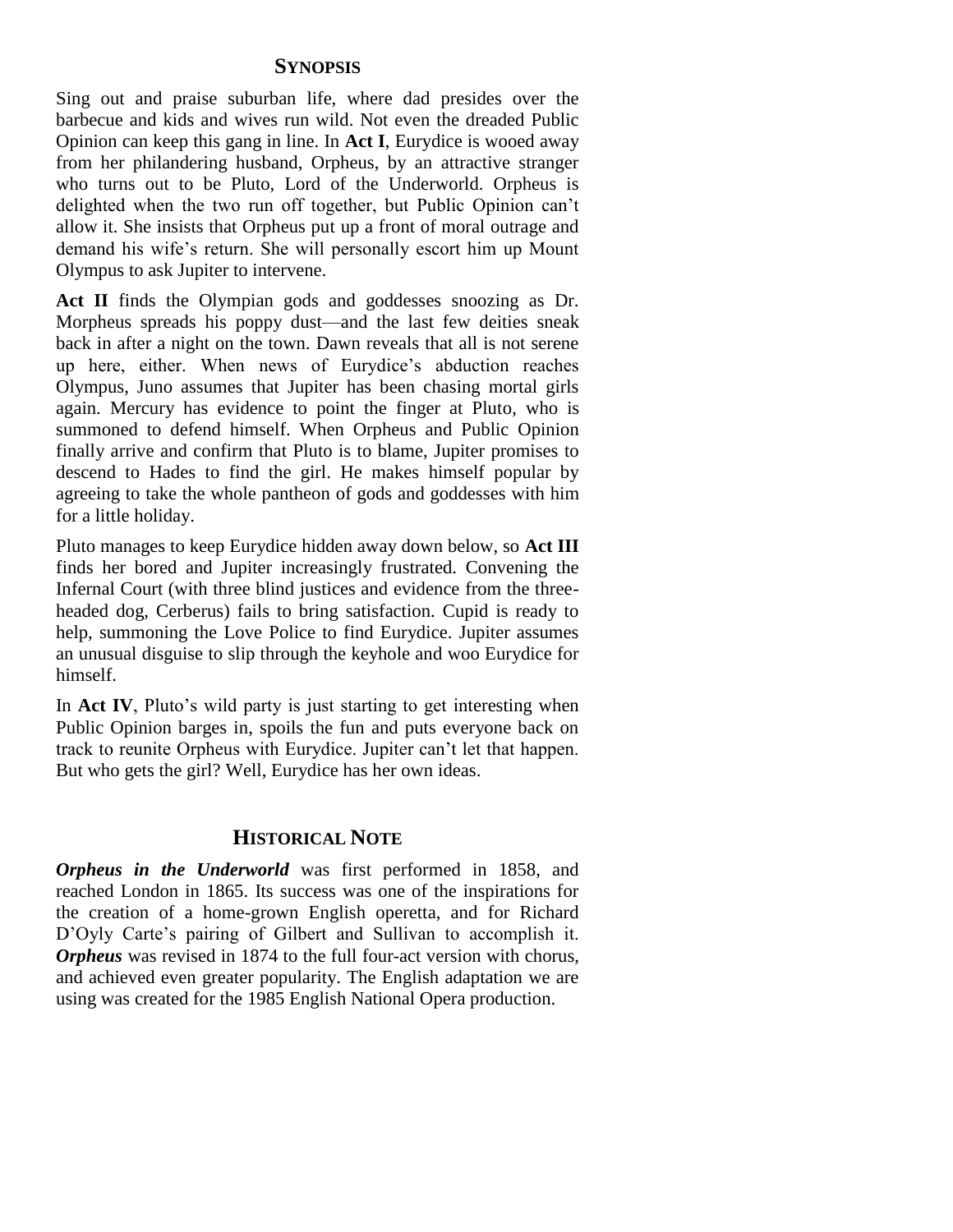#### **PRODUCTION STAFF**

| Chris Seeling, Pete Seeling, Eric Key, Ross Gallup                                                             |
|----------------------------------------------------------------------------------------------------------------|
| Brandie Heims, Ronald Barnes, and cast members                                                                 |
| Costume ConstructionCarolyn Ahlquist, Cary E. Van Heel and cast members                                        |
|                                                                                                                |
|                                                                                                                |
| Madeline Giordana, Lawrence Henry                                                                              |
|                                                                                                                |
|                                                                                                                |
|                                                                                                                |
|                                                                                                                |
|                                                                                                                |
|                                                                                                                |
| Eric Pasternack, Rhea Sullivan, Thore Dosdall                                                                  |
|                                                                                                                |
| and the second second and the second second the second second second second second second second second second |

| <b>CONTRACTOR</b> |  |  |
|-------------------|--|--|

#### *The Board:*

## **ORCHESTRA**

| Eva Zorn, Jonathan Flory, Derick Rehurek                     |
|--------------------------------------------------------------|
| Jonas Westover, Dan Sadoff                                   |
|                                                              |
| Betsy Lofgren, Daniel Werl                                   |
|                                                              |
| Svetlana Davis, Aija Ronis                                   |
|                                                              |
| Amy Samelian, Naomi Wells                                    |
|                                                              |
|                                                              |
| Joshua Weinberg, Nancy Wucherpfennig                         |
|                                                              |
|                                                              |
|                                                              |
| Horn Jeffrey Ohlmann, Karen Holmes, Michael Engh, Chris Hahn |
|                                                              |
|                                                              |
|                                                              |
|                                                              |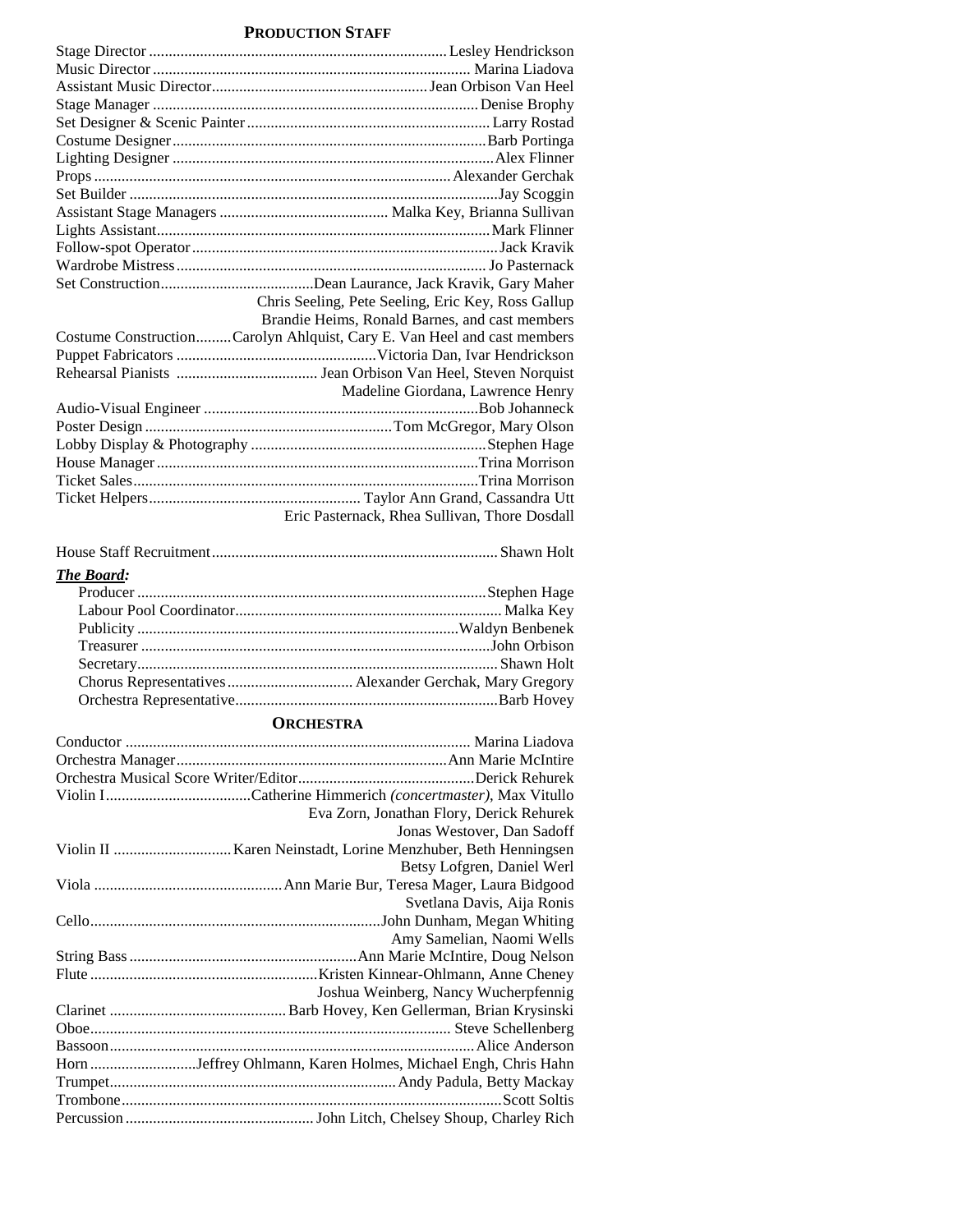#### **GLOSSARY** *(in order of occurrence)*

| Public opinion: "I started off small as Chorus in classical plays" - In Greek                        |
|------------------------------------------------------------------------------------------------------|
| drama, the speaking chorus comments on the action                                                    |
| My sweet acolian muse — Aeolus is god of the winds; musically, a tone produced                       |
| as if by the wind; the muses are goddess patrons of the arts and sciences                            |
| I don't want you swanning around with a shepherd - idling; dallying                                  |
| <b>Arcadian delights</b> — pastoral; simple                                                          |
| I've Gone/ avec Pluton / To 'ell/ Farewell — Eurydice's farewell note is a mix of                    |
| English and French ("Pluton" is French for Pluto)                                                    |
| she never could $\frac{\operatorname{scan}}{\operatorname{scan}}$ be metrically consistent in poetry |
| abandoning your wife to $Stygian$ gloom $-$ refers to the River Styx in Hades,                       |
| hence, dark                                                                                          |
| the blush that fills <b>Aurora's</b> cheeks — goddess of dawn; i.e., it's daybreak                   |
| my snaky wand which mortals call a caduceus - Mercury's staff with two                               |
| entwined snakes, topped by wings; symbol of a herald; physician's emblem                             |
| silver-tongued venality $-$ bribery or corruption                                                    |
| I nicked Apollo's oxen — as a child, Mercury stole Apollo's herd of oxen                             |
| steak & kidney pie, blood sausage, bangers & mash - traditional English foods                        |
| muse on a plinth - a base, as for a statue or column                                                 |
| the faces of all the three graces - goddesses, givers of charm and beauty                            |
| Mt. Olympus — the home of the gods and goddesses                                                     |
| Tranformation song: Jupiter was known for assuming a disguise and seducing                           |
| mortal women — he seduced Leda, a Spartan Queen, in the guise of a swan                              |
| (Helen of Troy was one of their offspring), and appeared to Europa as a gentle                       |
| bull but then galloped off into the sea and took her to Crete. He visited Danaë as                   |
| a shower of golden coins.                                                                            |
| On $m$ 'a ravi mon Eurydice — Offenbach has Orpheus start to sing an aria from the                   |
| famous Gluck opera "Orpheus and Eurydice"                                                            |
| There we'll spend the dirtiest weekend - British slang for an illicit get-away                       |
| he spoke of libidinous antics, and left me an Indian tome - he led her on with                       |
| talk of sex, but then left her alone with a book, apparently the Kama Sutra                          |
| Triple judges of Hades — the judges who pass sentence on those entering Hades,                       |
| sending the good to the Elysian Fields and the wicked to everlasting torment                         |
| Cerberus - the three-headed dog guarding the gate to Hades                                           |
| We outclass that old pastmaster from Baker Street - Sherlock Holmes                                  |
| If $l$ do as a bluebottle does $-$ a kind of fly                                                     |
| his hospitality rivals Mrs Astor's - N. Y. Society hostess of the late 1800s                         |
| <b>Pluto is King.</b> Vive Pluton! $- A$ bi-lingual approach to praise                               |
| What puissant thighs - powerful                                                                      |
| <b>She will be a Bacchante</b> $-$ A female worshipper of Bacchus, a bacchante lived a               |
| life of freedom in the wilderness that might have included sweet singing,                            |

ecstatic dances and mad (sometimes deadly to others) frenzies. **It is Bacchus who reigns** — God of Wine

# *The Orpheus and Eurydice Legend*

Orpheus was so gifted a musician that wild beasts gathered around him entranced when he played his lyre. Shortly after marrying him, Eurydice was walking in a meadow when she was bitten by a viper and died. Griefstricken, he resolved to rescue her from Hades (where all dead people go). His music charmed the three-headed dog Cerberus, and when he sang of his woes, even the god Pluto listened. Eurydice was restored to him on the condition that he not look back at her as they climbed up out of the darkness to earth. Just as they neared the upper world, Orpheus turned back in a moment of forgetfulness. As she disappeared behind him, all he heard was her faint "Farewell." He returned to the earth in utter desolation, where he played his lyre constantly until he was killed by a band of frenzied Bacchantes. Where his remains are buried, the nightingale sings more sweetly than anywhere else. Reunited with his beloved Eurydice in the Elysian Fields, Orpheus may gaze at her to his heart's content.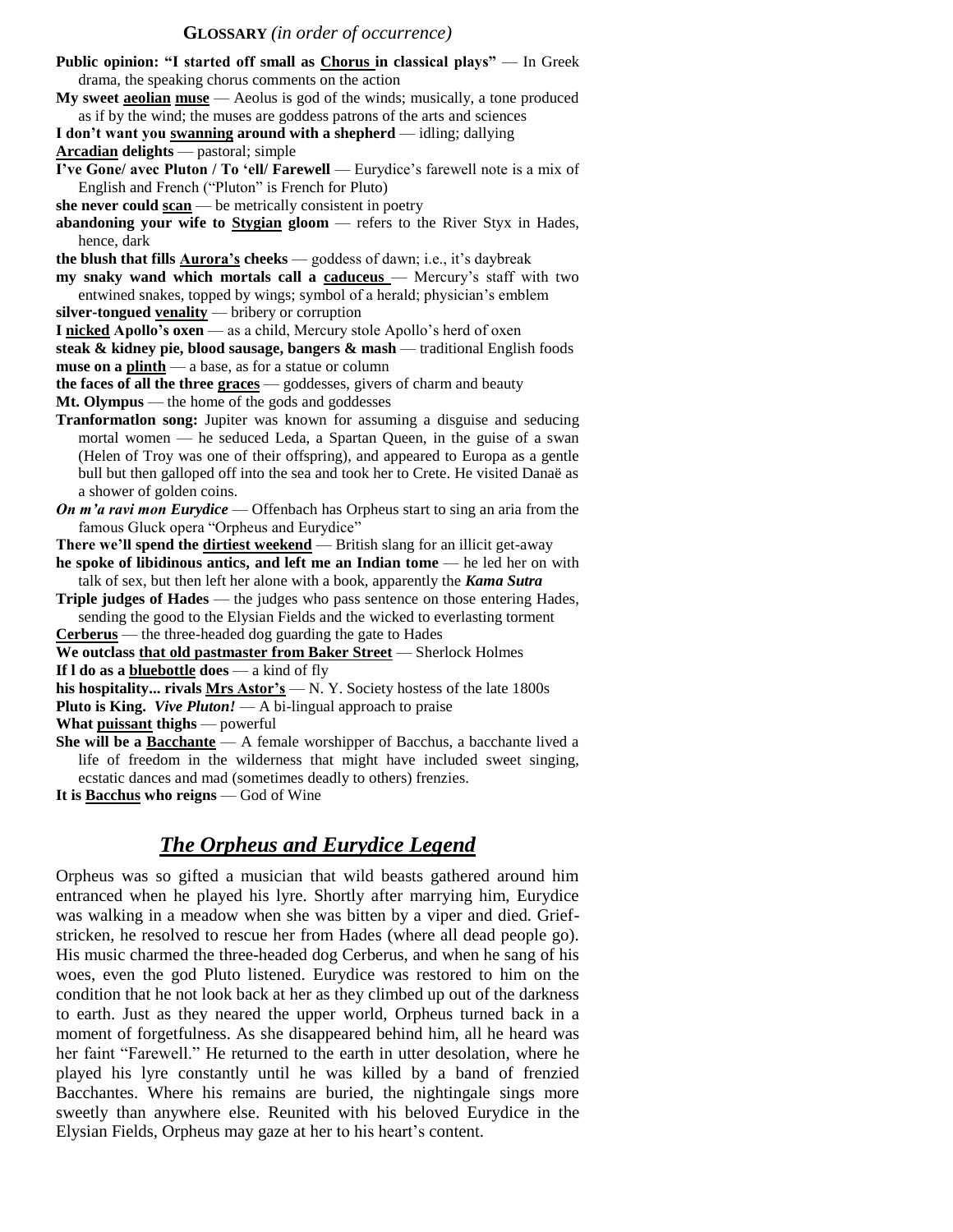# **CONTRIBUTORS** *(this year)*

#### **Olympians**(\$250 and over)

Rolf & Chris Bolstad  $\hat{\cdot}$  Stephen Hage & Lara Trujillo  $\hat{\cdot}$  Bill & Nancy Jones  $\hat{\cdot}$  Holly MacDonald & John Orbison  $\stackrel{\bullet}{\bullet}$  Alice & Yale Sherman  $\stackrel{\bullet}{\bullet}$ 

#### **Graces and Muses** (\$100 - \$249)

Tom & Arlene Alm  $\triangle$  Suzanne Ammerman  $\triangle$  Philip Asgian  $\triangle$  Assurant, Inc. matching  $\triangle$ Benjamin & Aroti Bayman ❖ Helen Bergren ❖ Noreen Decker ❖ George Ehrenberg ❖ Mark Ellenberger and Janet Zander  $\cdot \cdot \cdot$  Wendy Evans  $\cdot \cdot \cdot$  Max Fallek  $\cdot \cdot \cdot$  Carol & Greg Gross ◆ Linda Dexter Hancher ◆ Douglas O. Happe ◆ Jack & Grace Harkness ◆ Liz Hawn ◆ Evan Hazard, in mem. of Elaine Hazard & Dick Lueben  $\triangle$  Del Holmes  $\triangle$  Marjorie and James Jacobsen ❖ Susan Kamper ❖ Kenneth Kauffman ❖ Jack & Rachel Levitt ❖ Michael Mack  $\div$  Gary Maher  $\div$  Chris Martin  $\div$  L. David Mech  $\div$  Alfred P. Moore  $\div$  Riley Owens, Jr. ❖ Derrill M. Pankow ❖ Garry & Mary Ann Peterson ❖ Jeffrey Peterson ❖ Nancy & Bert Poritsky ❖ Paul & Patricia Sackett ❖ Michael Schoeberl ❖ Jim & Radonna Schwarz  $\div$  Jeff & Sally Shlosberg  $\div$  Doug Siems  $\div$  Farrell Stiegler  $\div$  Richard Evan Stone  $\div$ Richard & Caroline Thompson  $\ast$  Robert Warde  $\ast$  Connie Waterous  $\ast$  Elizabeth M. Williams ❖

#### **Nymphs and Shepherds** (up to \$100)

Valarie & Howard Anderson  $\div$  Anne Bartel  $\div$  Phillip & Karen Bergem  $\div$  Jerome and Sharon Berkowitz  $\cdot \cdot R$  D Berndt  $\cdot \cdot R$  Alfred & Sharon Bigot  $\cdot \cdot R$  Odell Bjerkness  $\cdot \cdot R$  B. Thomas Boese  $\cdot \cdot$  Judith & Richard Brownlee  $\cdot \cdot$  Jean Carlson  $\cdot \cdot$  James Christenson  $\cdot \cdot$ Barbara Cohen Jeanne Cornish Tom Crampton Don Crannell Calvin Dahl Jeffrey Disch ❖ Ginger Dunivan ❖ Jean McDonald Eastman ❖ Daniel Japuntich & Dorothy Edelson  $\hat{\mathbf{v}}$  Gary Engstrand and Kathy Jensen  $\hat{\mathbf{v}}$  L. Peter Erickson  $\hat{\mathbf{v}}$  Rich & Judith Fine  $\hat{\mathbf{v}}$ Gretchen Fogo  $\triangle$  Amy Frankfurt  $\triangle$  Ross Gallup & Julie Soderburg  $\triangle$  Gayle Gaskill  $\triangle$ Tineke Gay ❖ Natalie Gellerman ❖ Kathleen & Anthony Green ❖ John Grossman ❖ Mike Hagburg ◆ Marianne Hageman & Michael Dorn ◆ Vicky Hagens ◆ Judith Halverson ◆ Kristy Conrad Harms  $\cdot \cdot$  Barbara Hauser  $\cdot \cdot$  Donald Hedberg  $\cdot \cdot$  John C. Henrikson  $\cdot \cdot$  James & Caroline Holden ❖ Richard Horton & Victoria Houseman ❖ Barb Hovey ❖ Katherine Howard ❖ Hugh Huelster ❖ Bette Jacobs ❖ Diedre Jones ❖ Marita Karlisch ❖ Ruth Ellen Katz  $\triangle$  Eleanor Kendall  $\triangle$  Steven & Mary Kennedy  $\triangle$  Margaret Kirkpatrick  $\triangle$  Jake Koller ◆ Sid & Anita Konikoff ◆ Terrence Korupp ◆ Ralph & Judith Larson ◆ Kathleen Laughlin ❖ Wendy Lazear ❖ Mary Leahy ❖ Patricia Lewis ❖ Sanford Lipsky ❖ David Loppnow ❖ H Ward Lyndall ❖ Roderick & Joanne MacDonald ❖ Ron MacKenzie ❖ Dean MacLaughlin ❖ Louis Martin ❖ Karen & Peter Mattson ❖ Mary McIntyre ❖ Adele Mehta ◆ Emmie Miller ◆ Colleen Netzell ◆ Lauren & Gary Odle ◆ Daniel P. O'Neill ◆ Chris Parker & Susy Gilbert  $\cdot \cdot$  Lowell and Finola Parsons  $\cdot \cdot$  Pat Pennington  $\cdot \cdot$  Martin & Charlotte Peterman ❖ Ann & John Pollack ❖ Molly Redmond ❖ Susan Roberts ❖ Ron Rochon  $\cdot$  Jack Ross  $\cdot$  Leona Ross  $\cdot$  Rochelle Rottenberg  $\cdot$  Shirley Sailors  $\cdot$  Mary & David Sandberg ❖ The family of Steven and Mary Schier ❖ Deborah Sjostrom ❖ Lawrence Smith  $\cdot$  Stacey & David Smith  $\cdot$  Kym Spotts  $\cdot$  Mike Stone  $\cdot$  Monika Stumpf  $\cdot$ Ruthann Swanson ❖ Leslie Swenson ❖ Susan Taple ❖ Claire Anne Thoen ❖ Linda Tucker \* Victoria Veach \* Brett D. Wagner \* Thomas Waring \* Nicholas Wells \* Melody Werner  $\triangle$  Alice G. T. Williams  $\triangle$  Theodore Wilson  $\triangle$  Robert Wilyat  $\triangle$  M. Patricia Wuest

#### 

#### **ACKNOWLEDGEMENTS**

Schmitt Music, for violins, Lake Harriet United Methodist Church, Plymouth Congregational Church, St. Christopher's Episcopal Church in Roseville, and our pantheon of ushers, ticket sellers, and concessionaires.

| Since its founding in 1979 by Dick Fishel and Jim Hart, the company has produced all the  |
|-------------------------------------------------------------------------------------------|
| Gilbert and Sullivan shows: Trial By Jury (1979), Patience (1980),                        |
| Iolanthe (1981), Princess Ida (1982), Ruddigore (1983), The Gondoliers (1984),            |
| The Mikado (Spring 1985), The Sorcerer (Fall 1985),                                       |
| The Pirates of Penzance (1986), The Yeomen of the Guard (1987),                           |
| Utopia, Ltd. (1988), H.M.S. Pinafore (1989), Patience (1990),                             |
| The Grand Duke (1991), Iolanthe (1992), Princess Ida (1993),                              |
| The Gondoliers (1994), Ruddigore (1995), The Mikado (Spring 1996),                        |
| The Zoo and Trial By Jury (Fall 1996), The Sorcerer (1997),                               |
| The Pirates of Penzance (1998), The Yeomen of the Guard (1999),                           |
| Offenbach's Orpheus in the Underworld (2000), H.M.S. Pinafore (2001),                     |
| Patience (2002), The Grand Duke (2003), Iolanthe (2004),                                  |
| The Gondoliers (2005), Princess Ida (2006), The Mikado (2007),                            |
| Utopia, Limited (2008), Ruddigore (2009), The Sorcerer (2010),                            |
| The Pirates of Penzance $(2011)$ , Patience $(2012)$ , The Yeomen of the Guard $(2013)$ , |
| The Grand Duke (2014), H.M.S. Pinafore (Spring, 2015), Trial By Jury (Summer, 2015),      |
| <i>Iolanthe</i> (2016), and <i>The Gondoliers</i> (Spring, 2017)                          |
| In the Spring of 2018, we will present Princess Ida                                       |